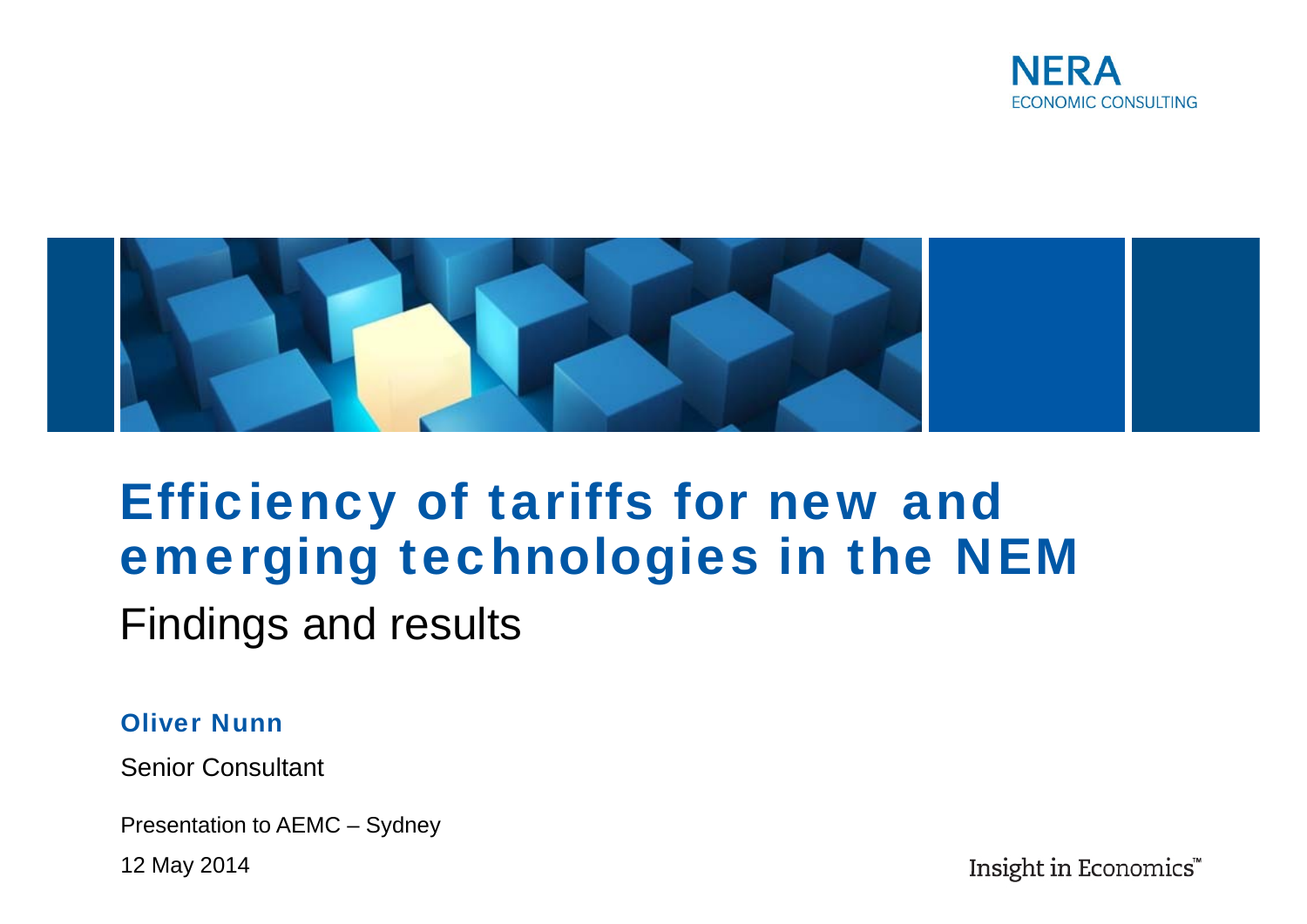



- **Our analysis is based on four case studies:** 
	- 1. Air conditioners in Victoria
	- 2. Solar PV in South Australia
	- 3. Battery Storage in Queensland
	- 4. Electric Vehicles in New South Wales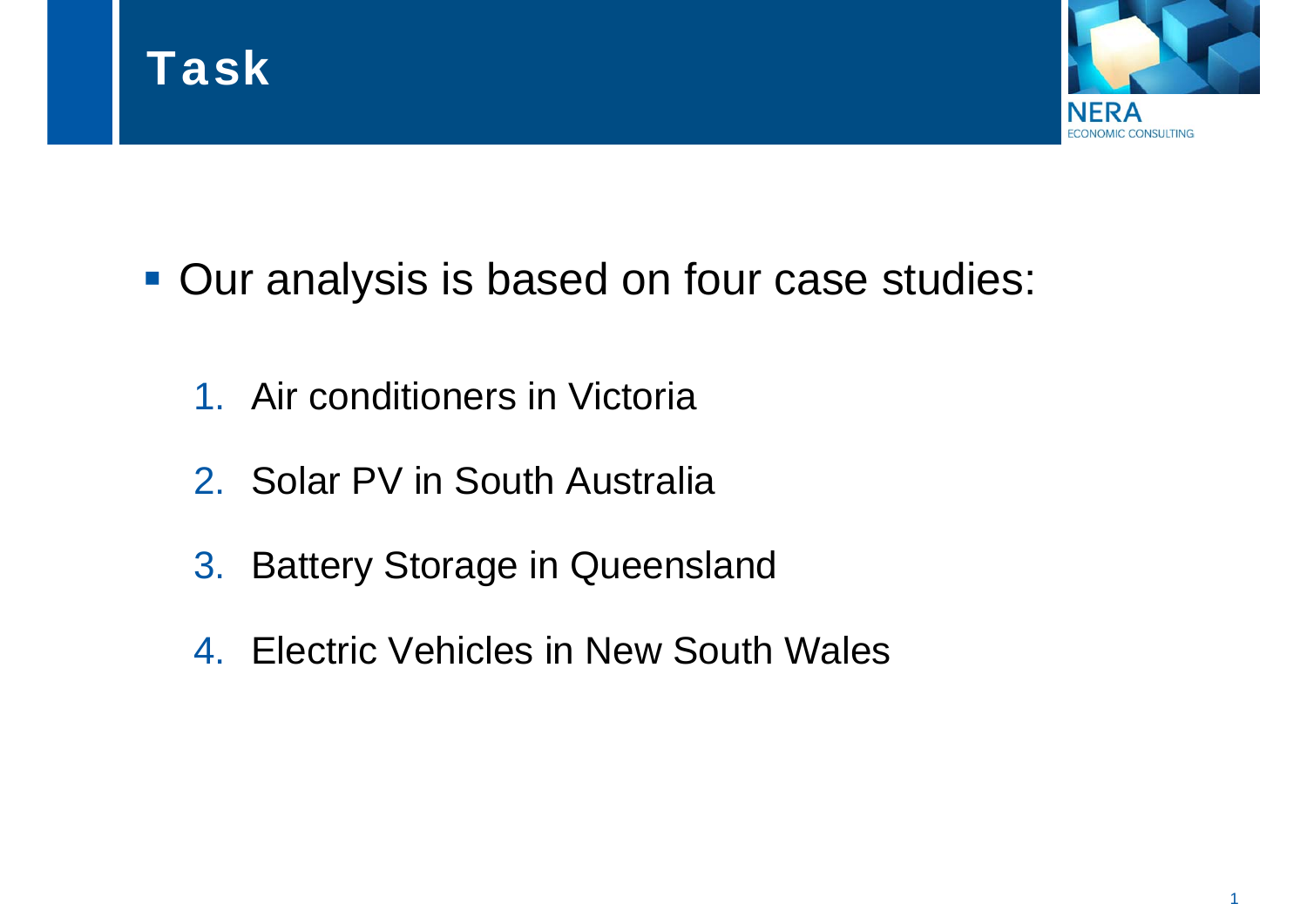Case Study 1: Air conditioners and SP AusNet







- We developed the shape of the load profile as a function of temperature
- **Network tariff** 
	- Residential flat tariffs (NEE11– DUOS)
	- –- Residential ToU tariff (NSP11- DUOS) <sup>1</sup>
- **Retail tariffs** 
	- $-$  Residential flat tariff (standing offer )<sup>2</sup>
	- – $-$  Residential ToU tariff (standing offer)<sup>2</sup>

1. Only a handful of customers are on this tariff. All input data is for NEE11. 2. Energy Australia and Origin Energy.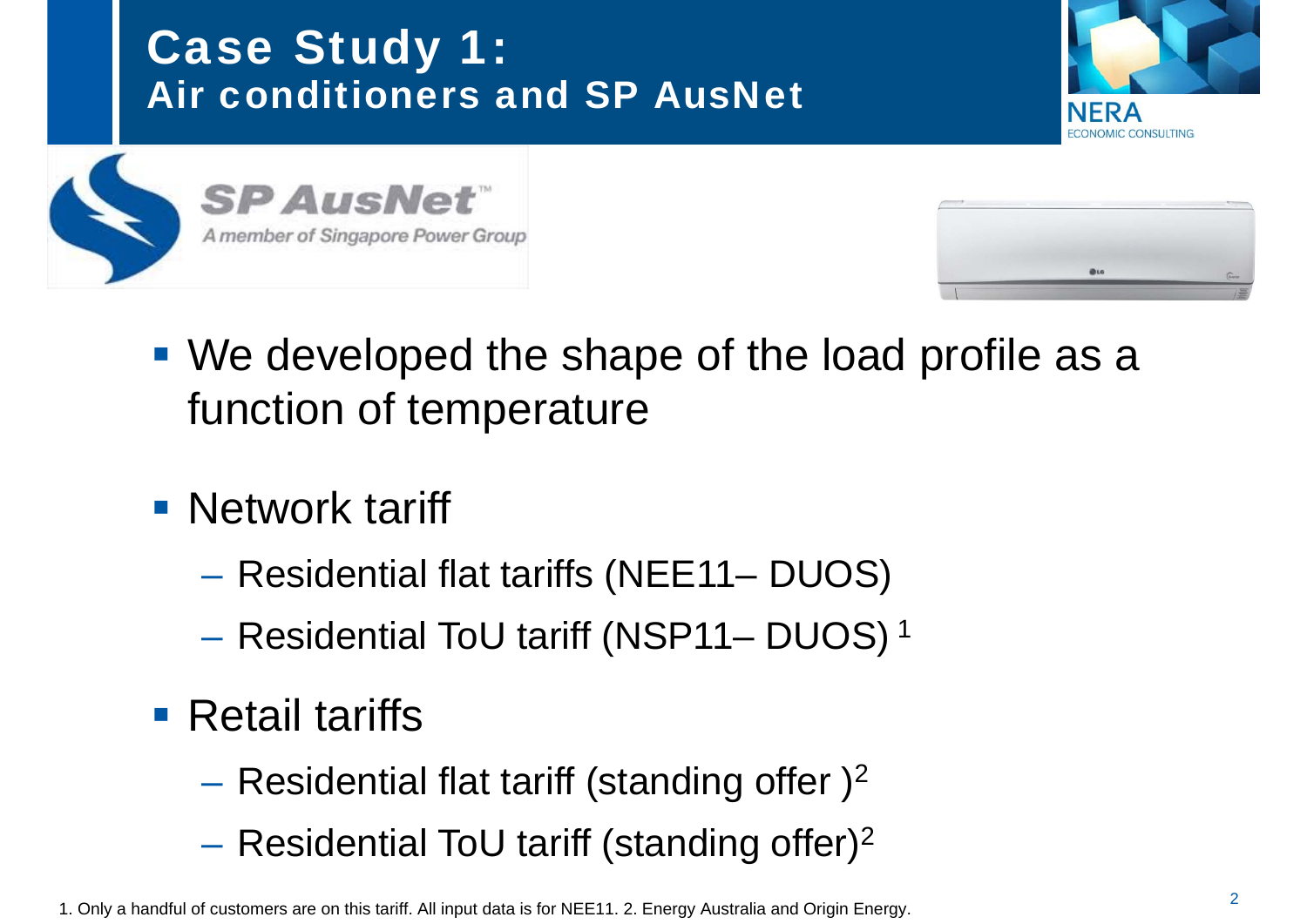## Air-conditioner contribution to system demand – 2013



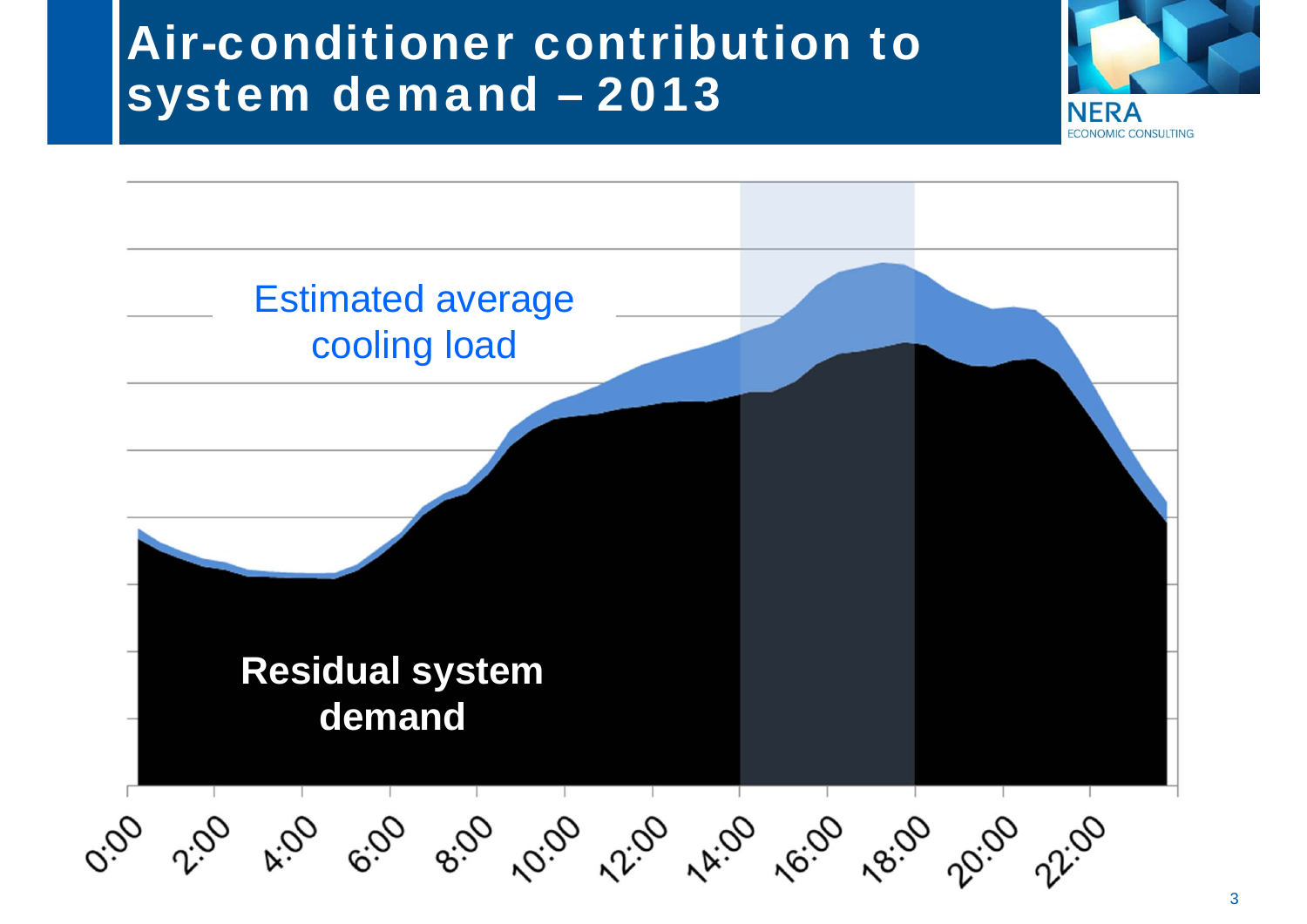#### Air-conditioners have low capacity factors, but still contribute to MD



**NERA** 

**ECONOMIC CONSULTING**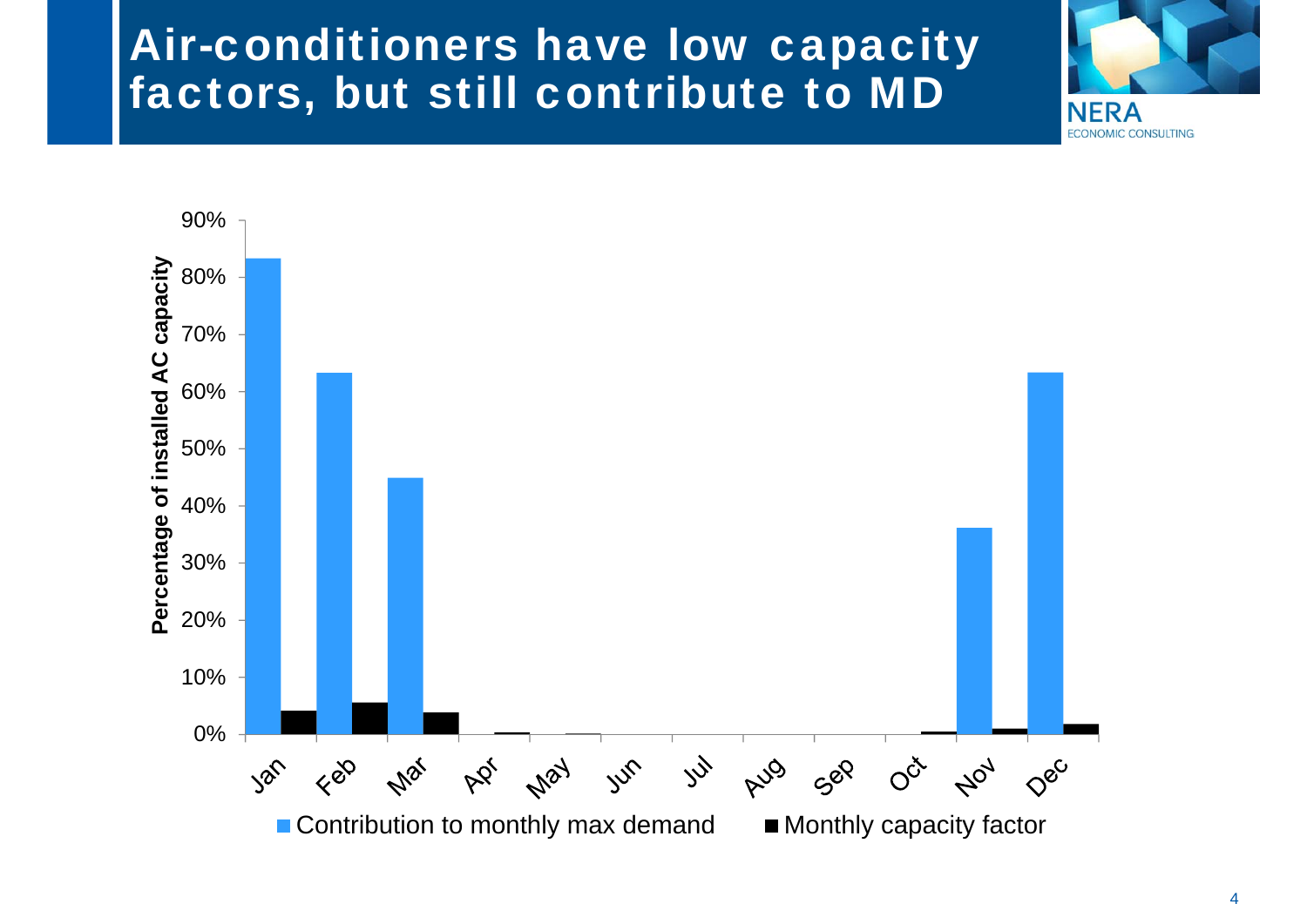# Using an air conditioner increases a customer's network bill





5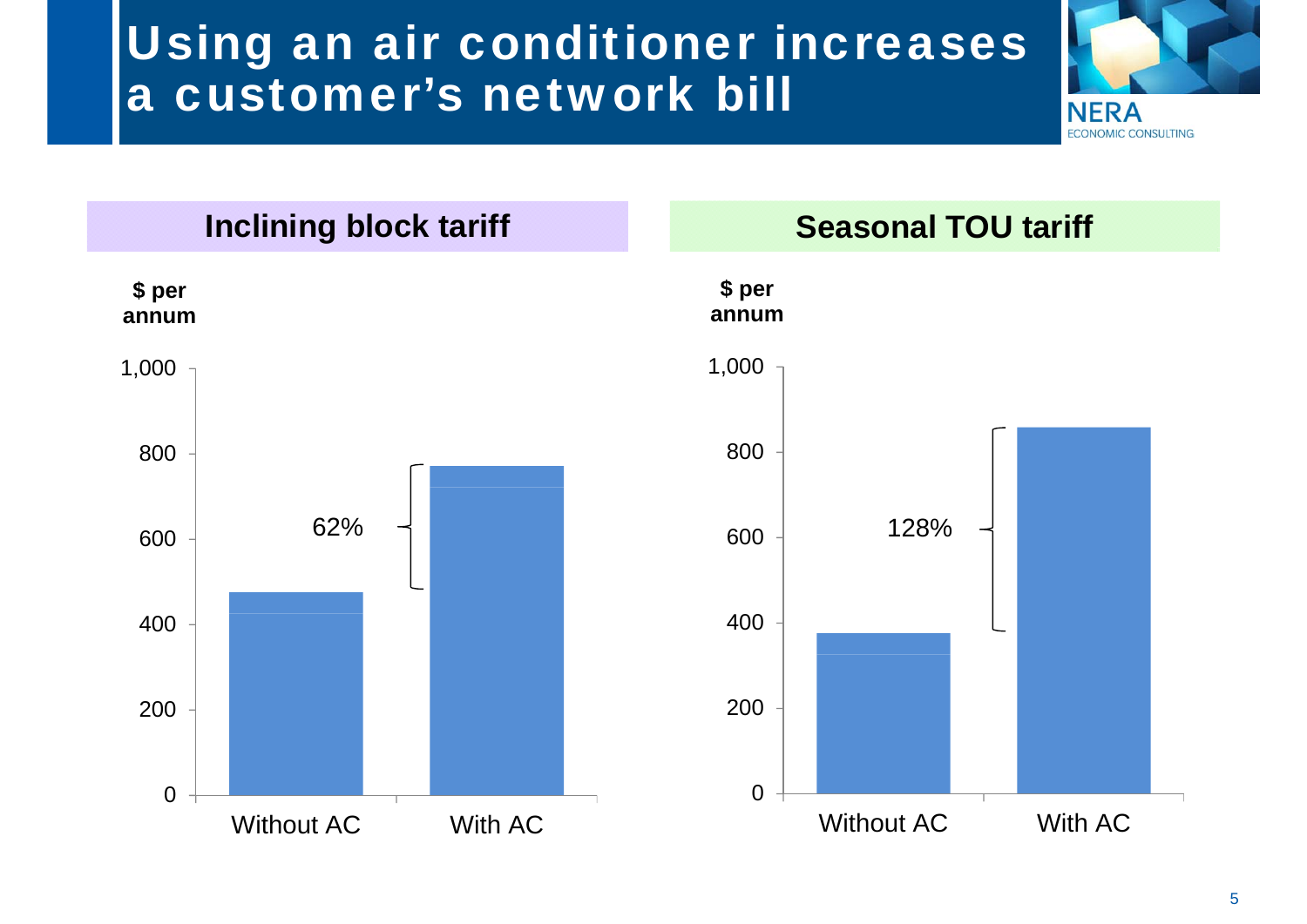#### Air-conditioners impose costs on the network that exceed costs to the consumer



**ECONOMIC CONSULTING** 

**\$ per annum**



6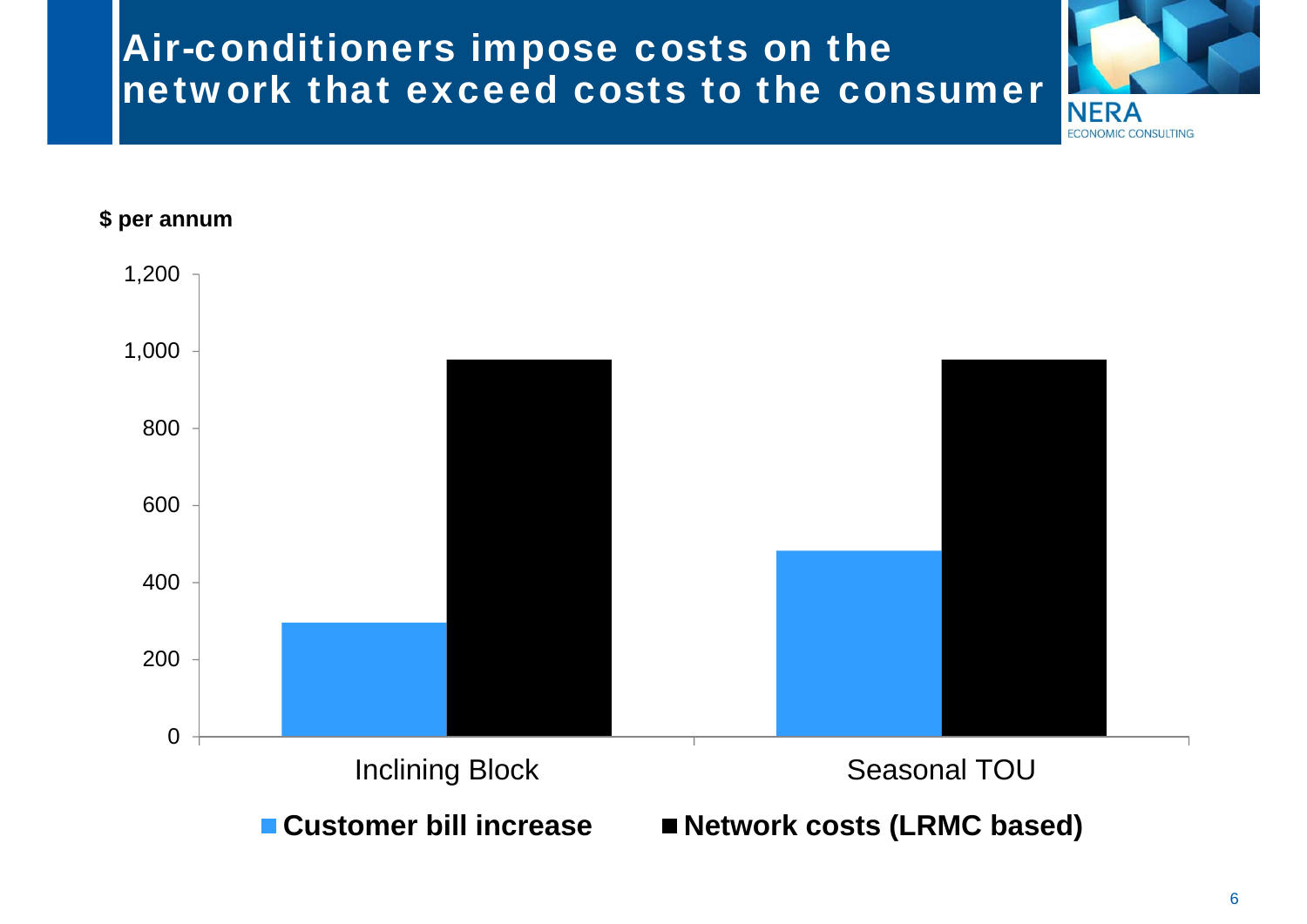#### Using an air conditioner increases a customer's retail bill considerably



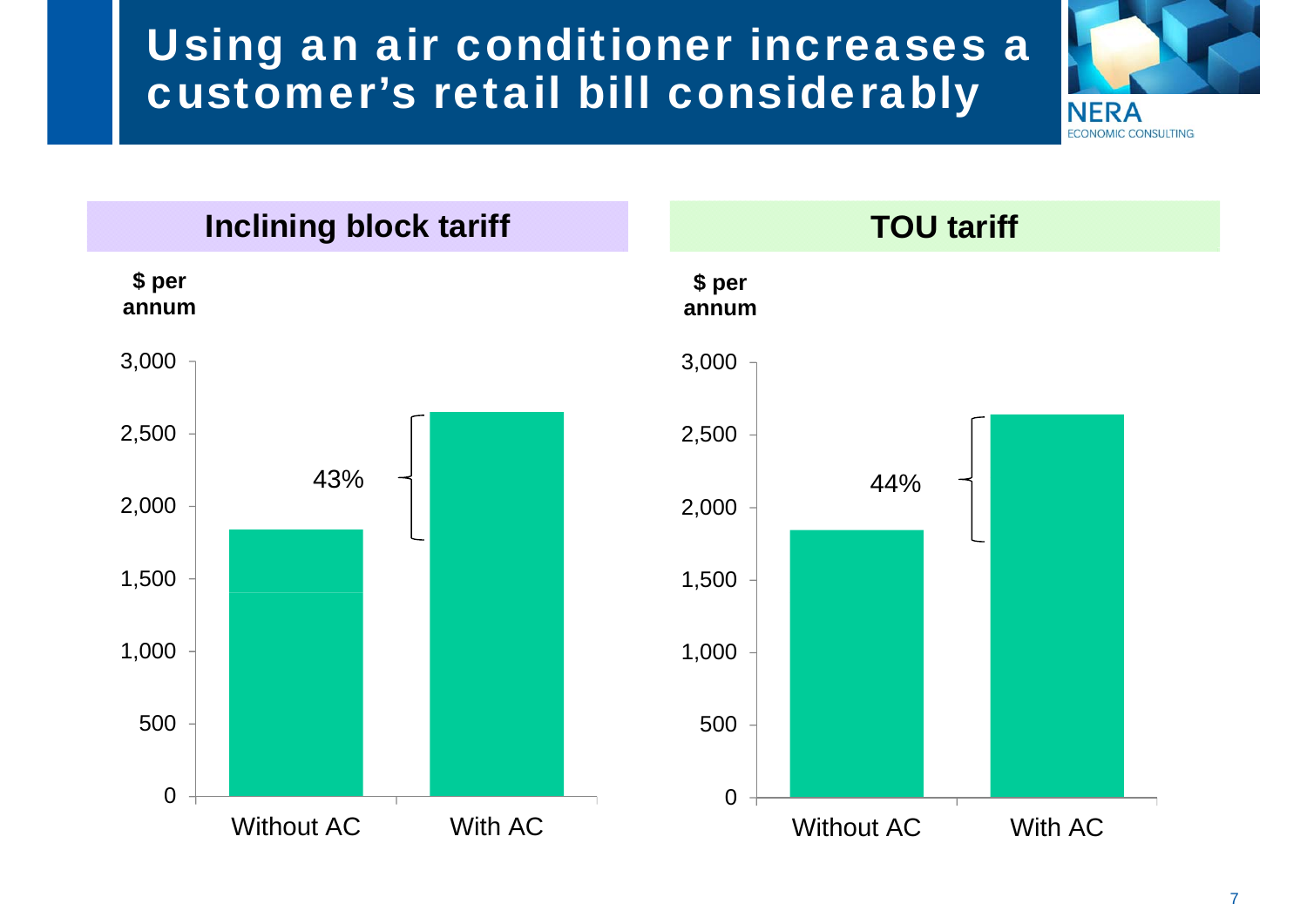#### Case Study 2: Solar PV and SA Power Networks

- Assumed PV installation size:
	- –3 kW installation with 5 MWh annual consumption
- **Network tariffs** 
	- –<br>–<br>–  $-$  Incining block residential tariff (MRSR)<sup>1</sup>
- **Retail tariffs** 
	- Seasonal inclining block residential tariff (Standing offer of AGL and Origin Energy)



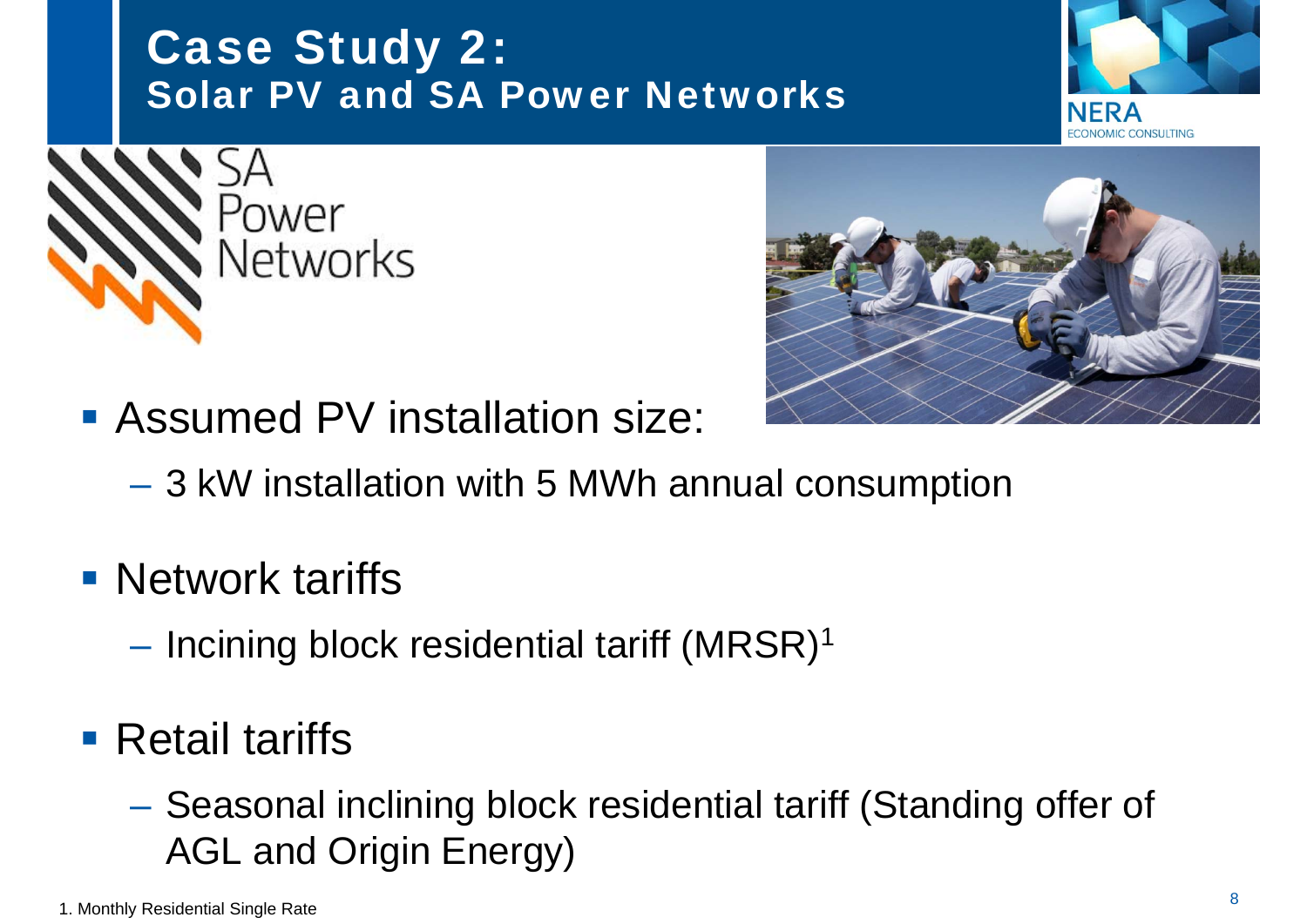# North-oriented PV output is low during the system max demand





Note: The system maximum demand represented here is for SA Power Networks for 2011. The solar PV output is derived by NERA using the System Advisory Model and information on installed capacity published by the Clean Energy Regulator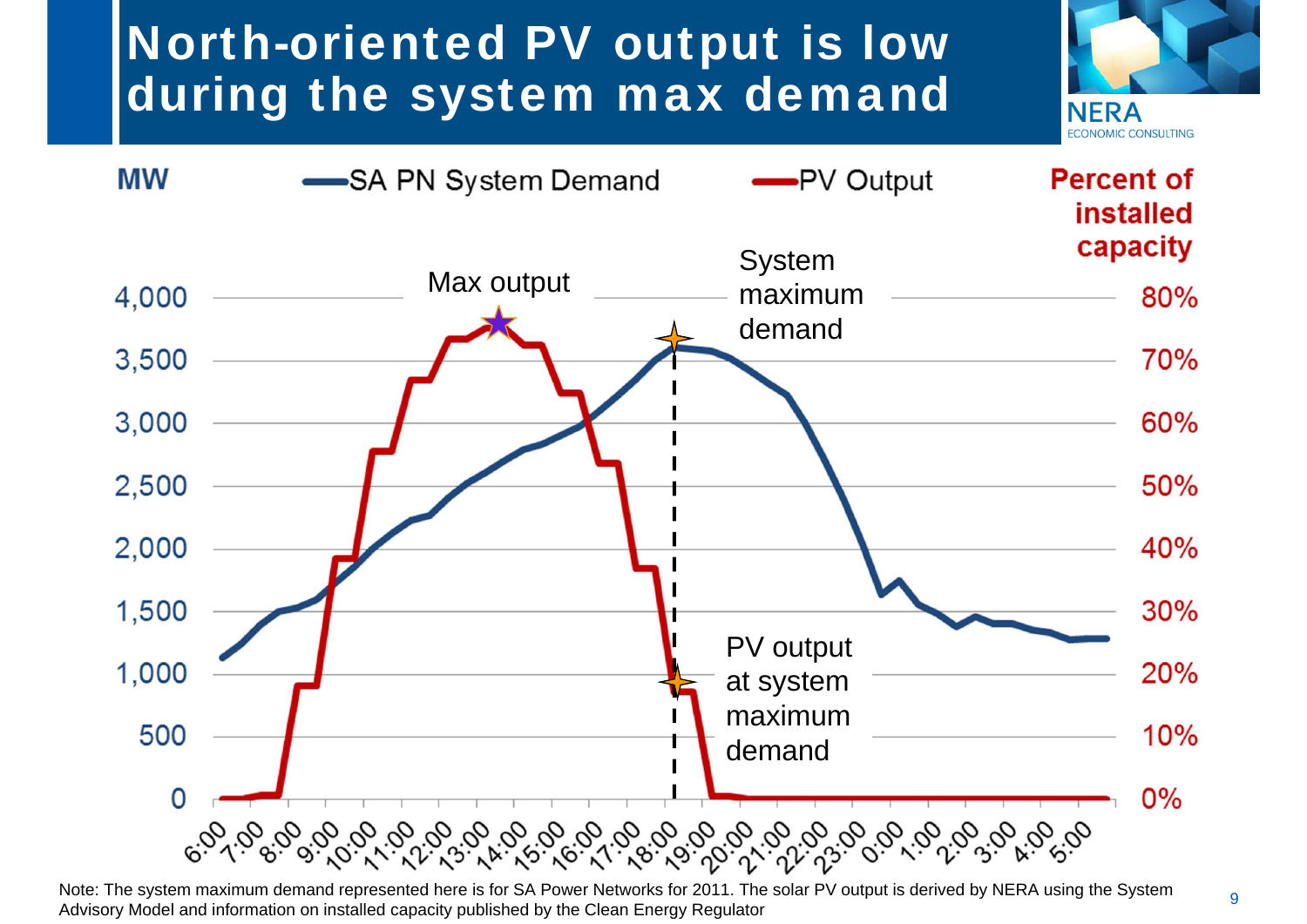# West-oriented PV output is higher during system max demand



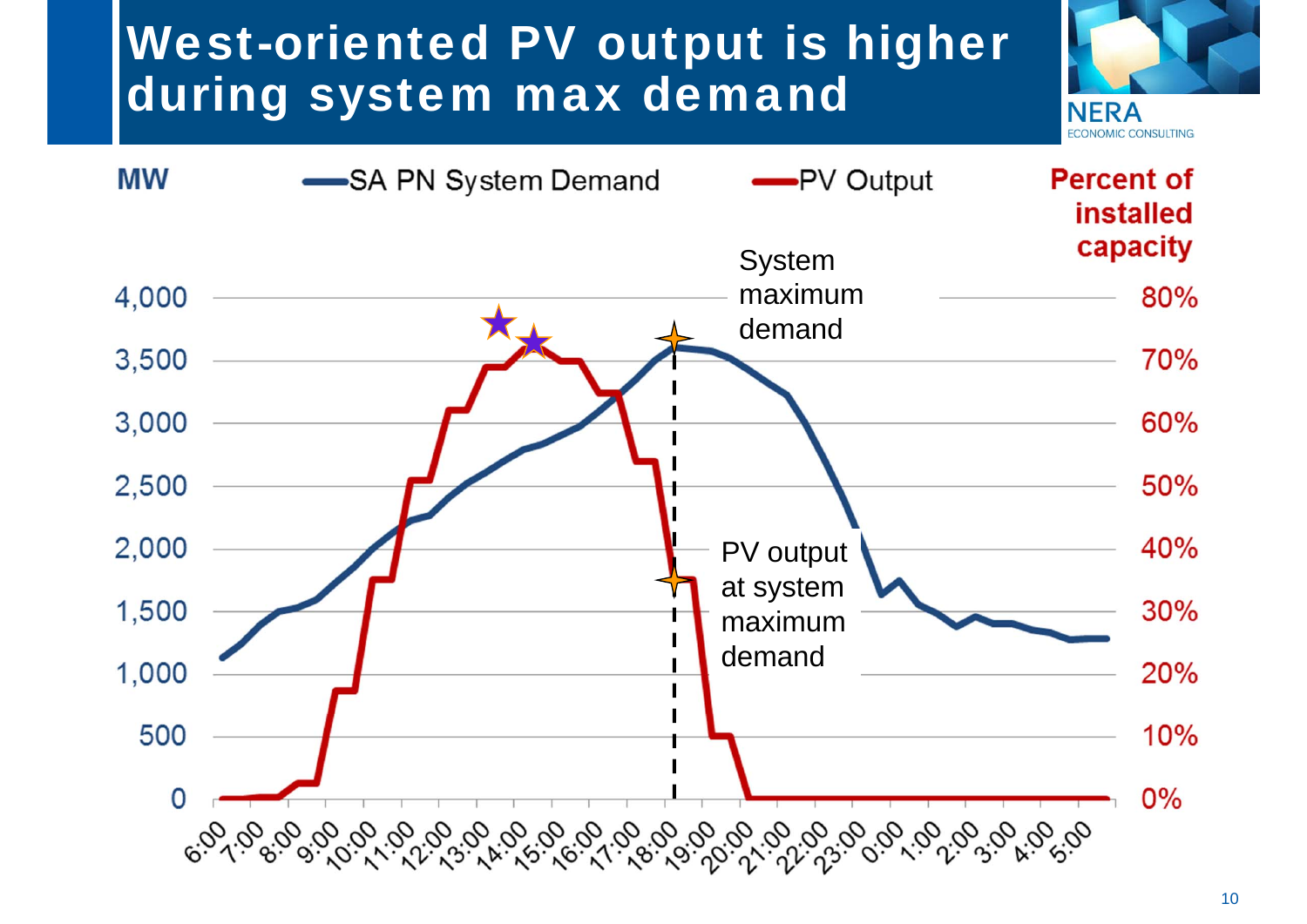# Under standard tariffs, PV systems reduce a customer's DUOS bill

**\$ per annum**



**NERA** 

**ECONOMIC CONSULTING**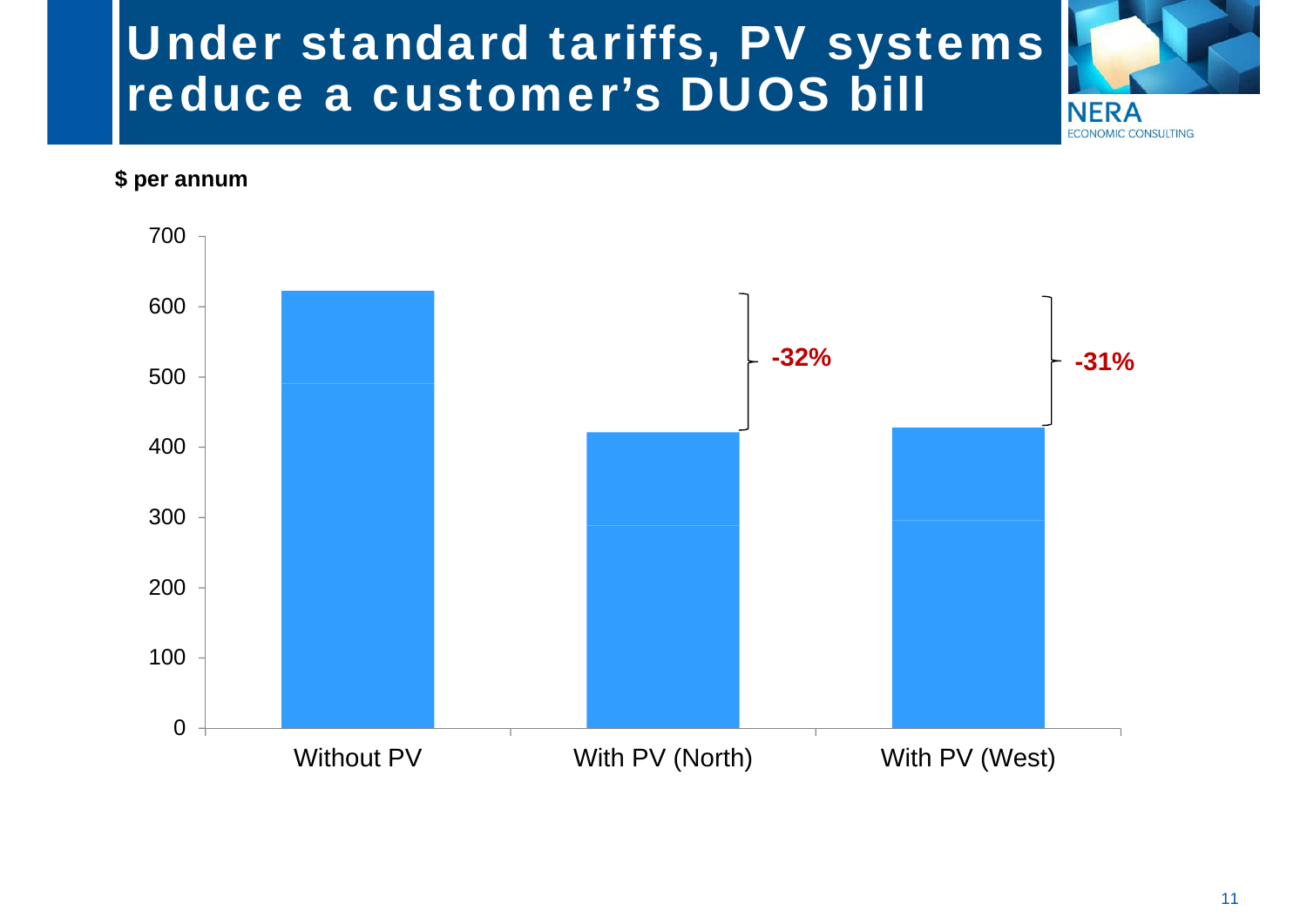#### Customer bill reductions from PVs exceed the network benefits



**ECONOMIC CONSULTING** 

**\$ per annum**

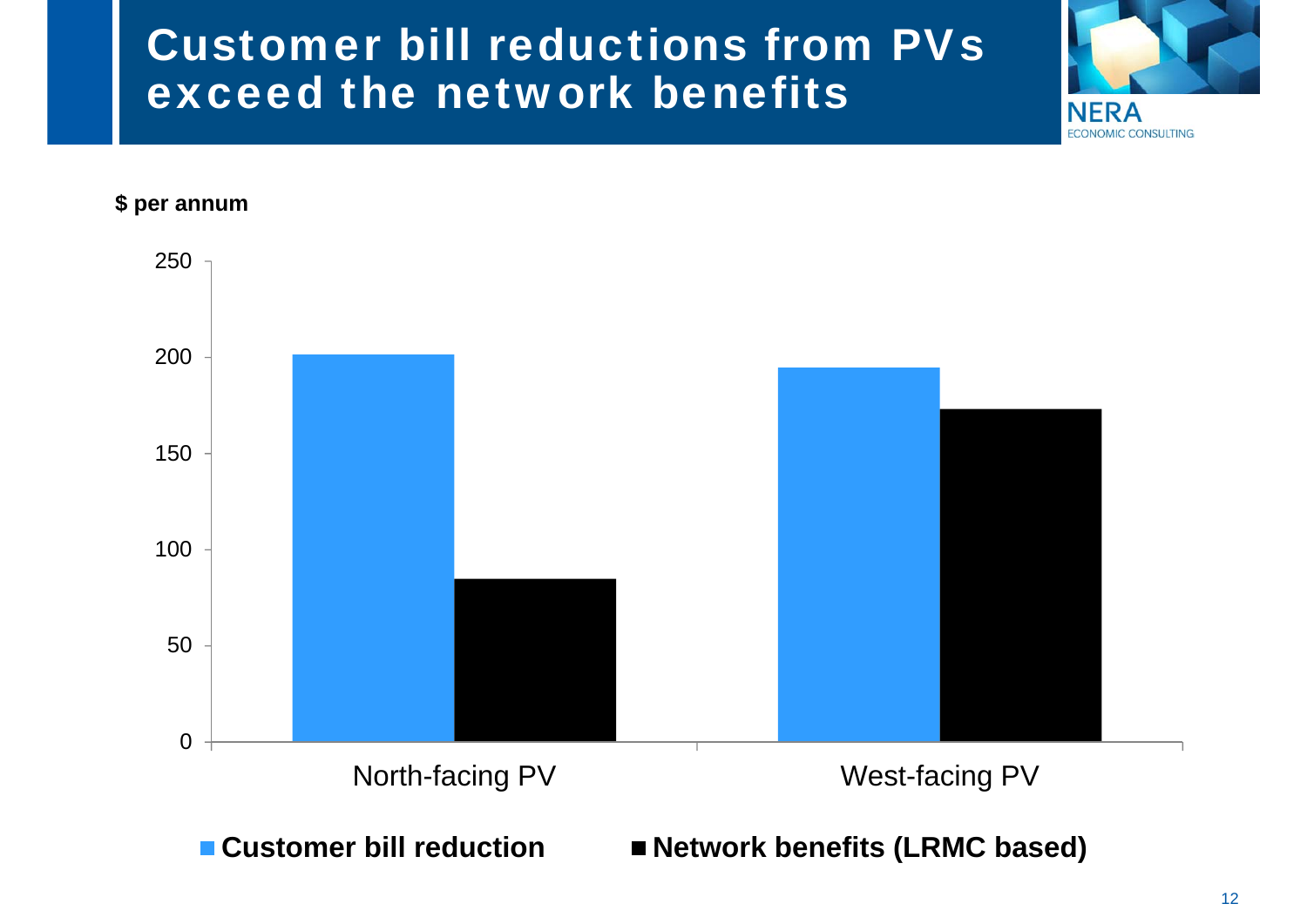## PV systems result in considerable retail bill reductions



**ECONOMIC CONSULTING** 

2,500 **1,906** 2,000 1,500 **1,073** 1,000 \$ per annum **\$ per annum** 500 **273** 0 -500 -1,000 -1,500 **Without PV With PVWith PV(Current FIT) (Premium FIT)** Retail Bill FIT Receipts Net Retail Bill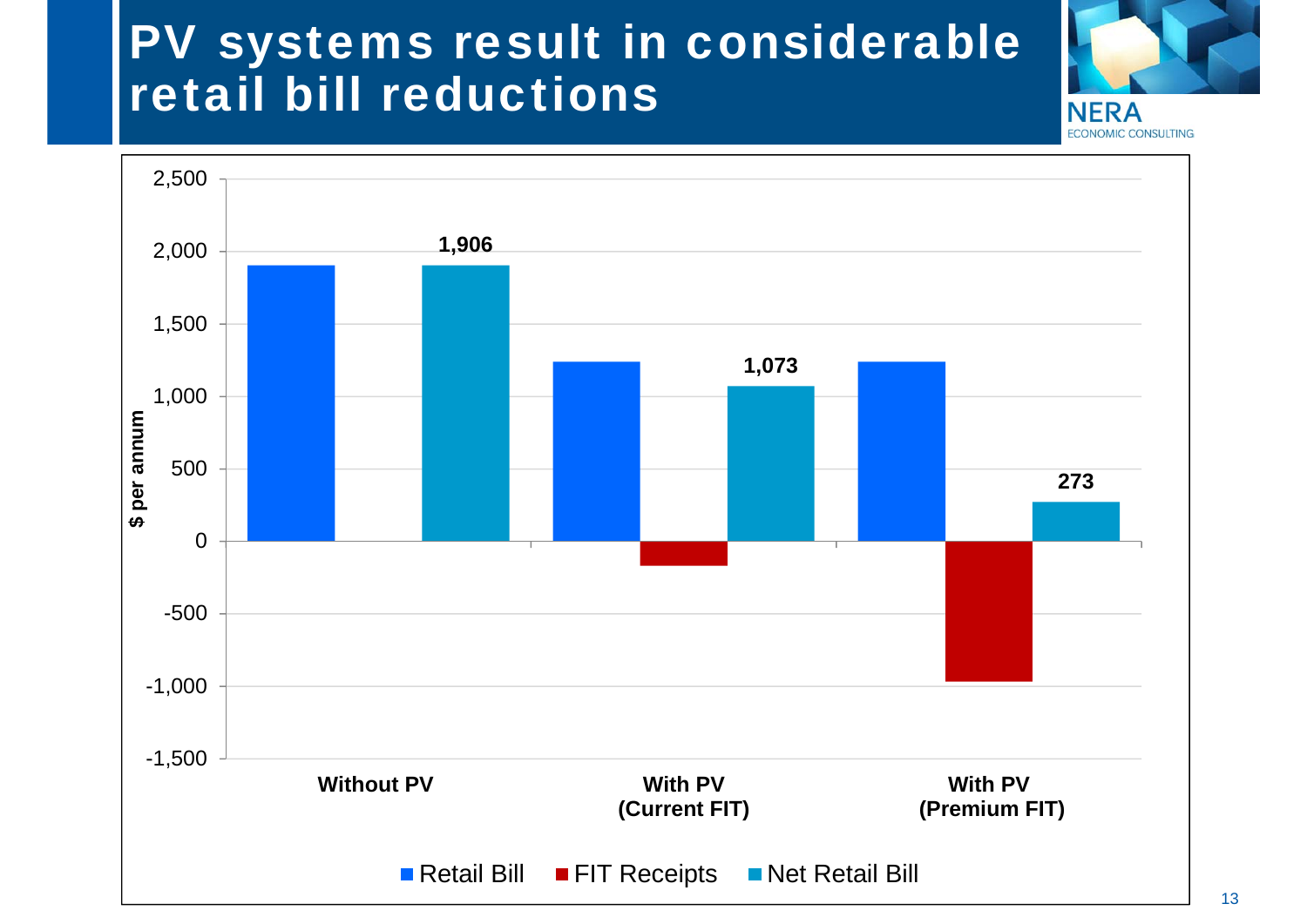## PV systems take advantage of inclining block tariff structure



**NERA**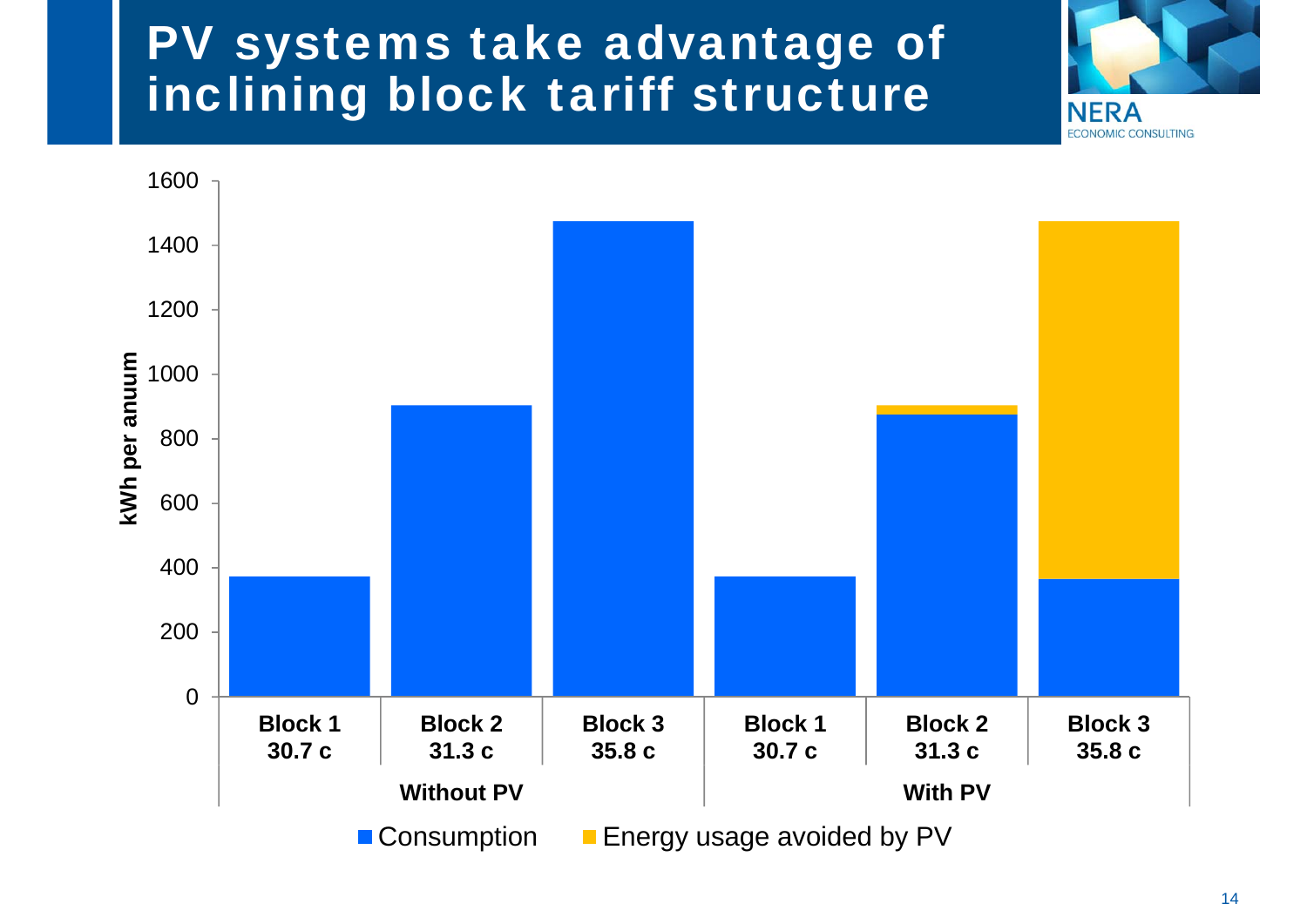#### Case Study 3: Batteries + PV and Energex







ecolectric

**Assuming a small and large system:** 



- 5kW PV system with 8kWh of battery storage
- –2.5kW PV system with 4kWh of battery storage
- Network tariff

energex

- –Residential flat tariffs (8400 – DUOS)
- Residential ToU tariff (8900 DUOS)
- **Retail tariffs** 
	- – $-$  Residential flat tariff (regulated )<sup>1</sup>
	- $-$  Residential ToU tariff (regulated)<sup>2</sup>

1. Tariff 11 as set by the Queensland Government. 2. Tariff 12 as set by the Queensland Government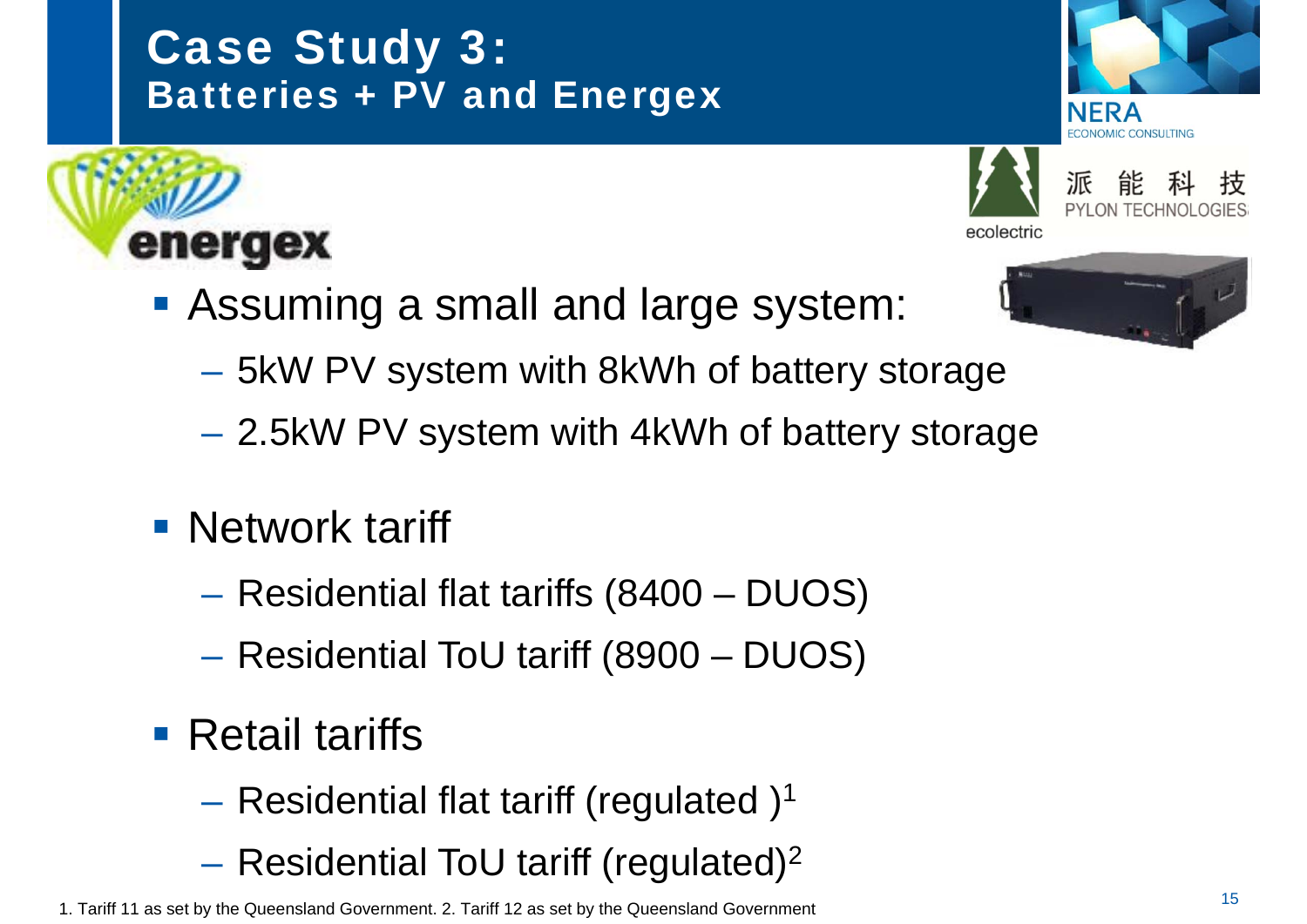#### Excess energy can then be extracted from storage during peak periods



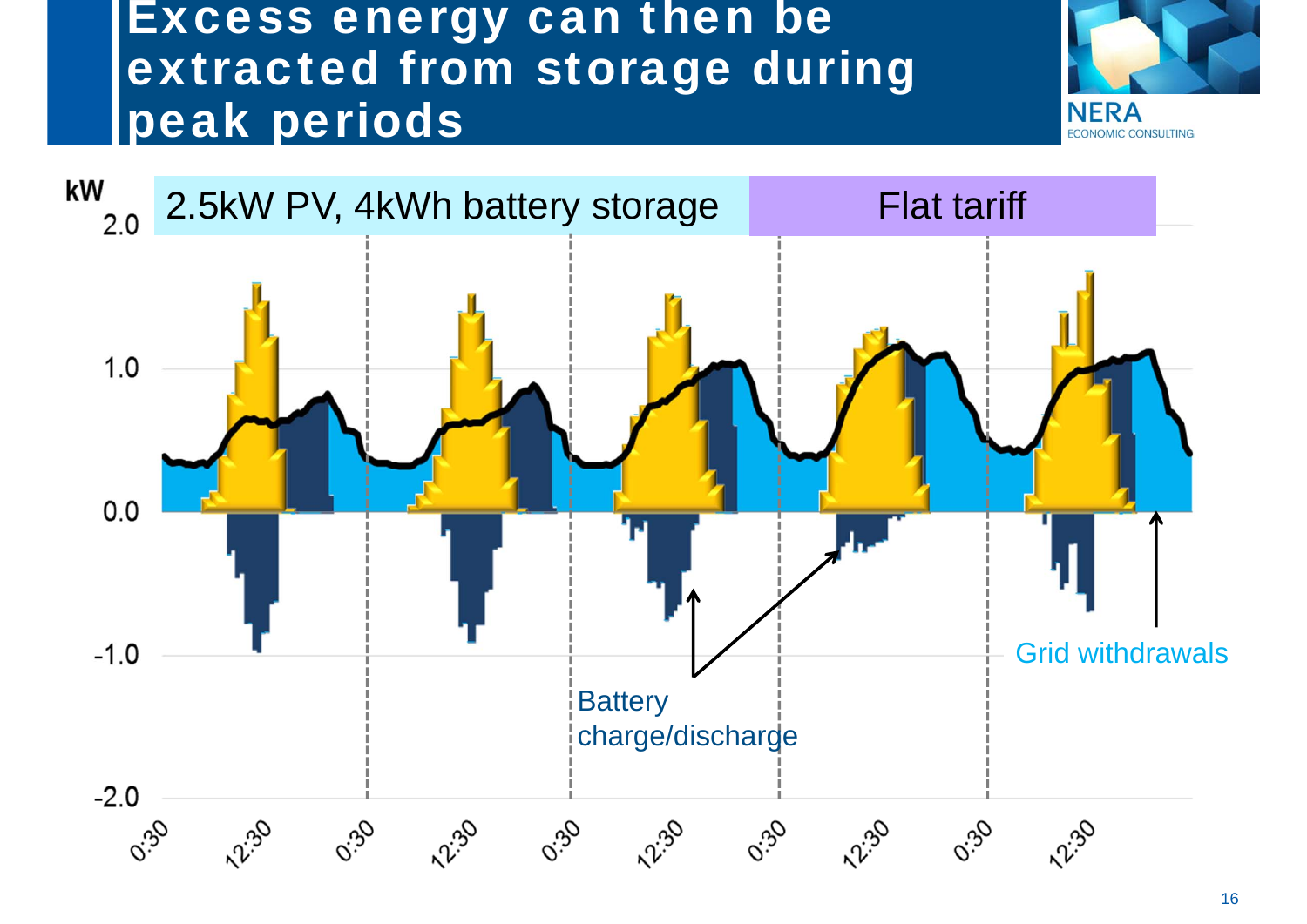# Batteries can lessen peak demand





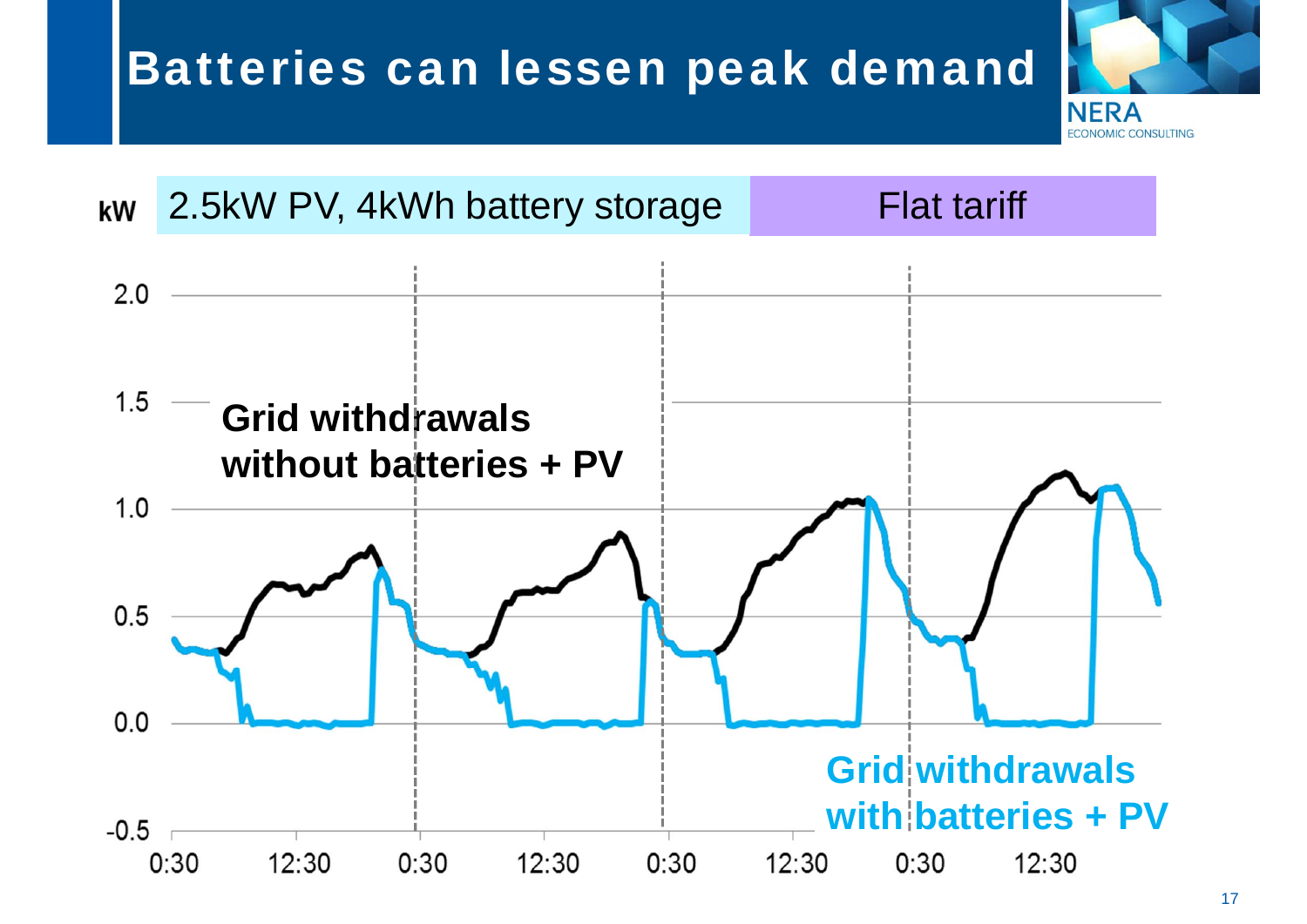# Batteries have the potential to make withdrawals more volatile